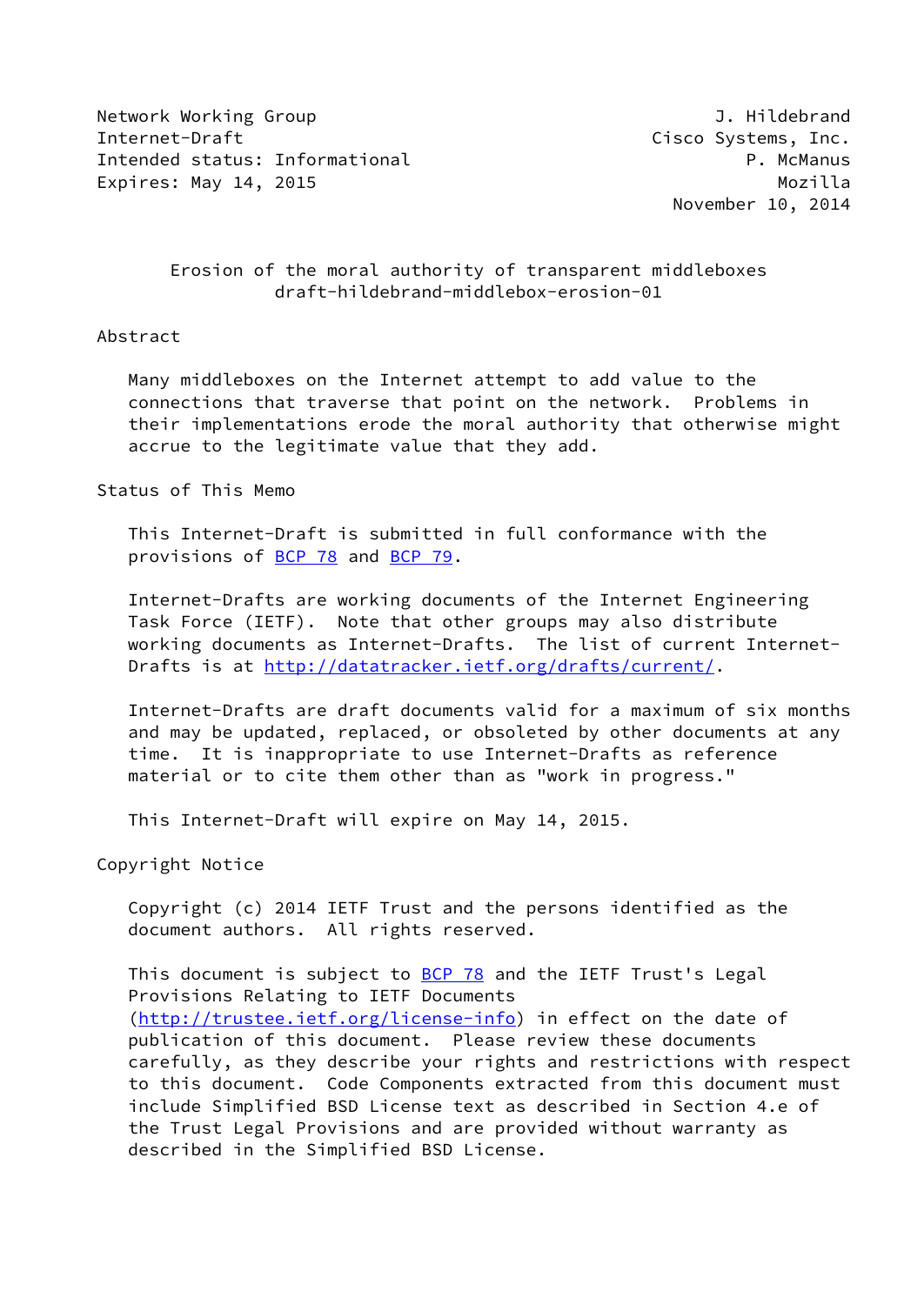Internet-Draft I-D November 2014

## <span id="page-1-0"></span>[1](#page-1-0). Introduction

 There are several middlebox use cases that typically stand in the way of better encryption helping to mitigate perpass-style attacks.

- o Local caching
- o Enterprise policy controls, including Data Loss Prevention (DLP) and monitoring for acceptable use
- o Service provider acceleration of mobile data
- o Network management and quality of service routing
- o Authorization and billing of network services

 These use cases may cause third parties to an otherwise end-to-end conversation to have legitimate legal and moral rights that grant them participation in the conversation. This document discusses several reasons why the legitimacy of these use cases is undermined in the minds of some who build other products for the Internet.

<span id="page-1-1"></span>[2](#page-1-1). Similarity to attacks

 Some middlebox capabilities are currently implemented using the same mechanisms employed by attackers, including passive capturing of plaintext data, active impersonation, and denial of service. Further, some services are legitimate in one context but illegitimate in another - and the transparent nature of the middleboxes creates security problems separating those problem domains.

 It is difficult to design protocols that simultaneously prevent a given vulnerability and simultaneously selectively allow legitimate access, and arguments that particular attacks cannot therefore be mitigated are greeted by end-users with skepticism - particularly when the benefit added by the middlebox does not accrue directly to those users.

<span id="page-1-2"></span>[3](#page-1-2). Unintentional breakage

 The experiences of living with a wide variety of middleboxes in the real world lead developers to realize that they all have defects that go years without being addressed. Even when the vendor fixes a given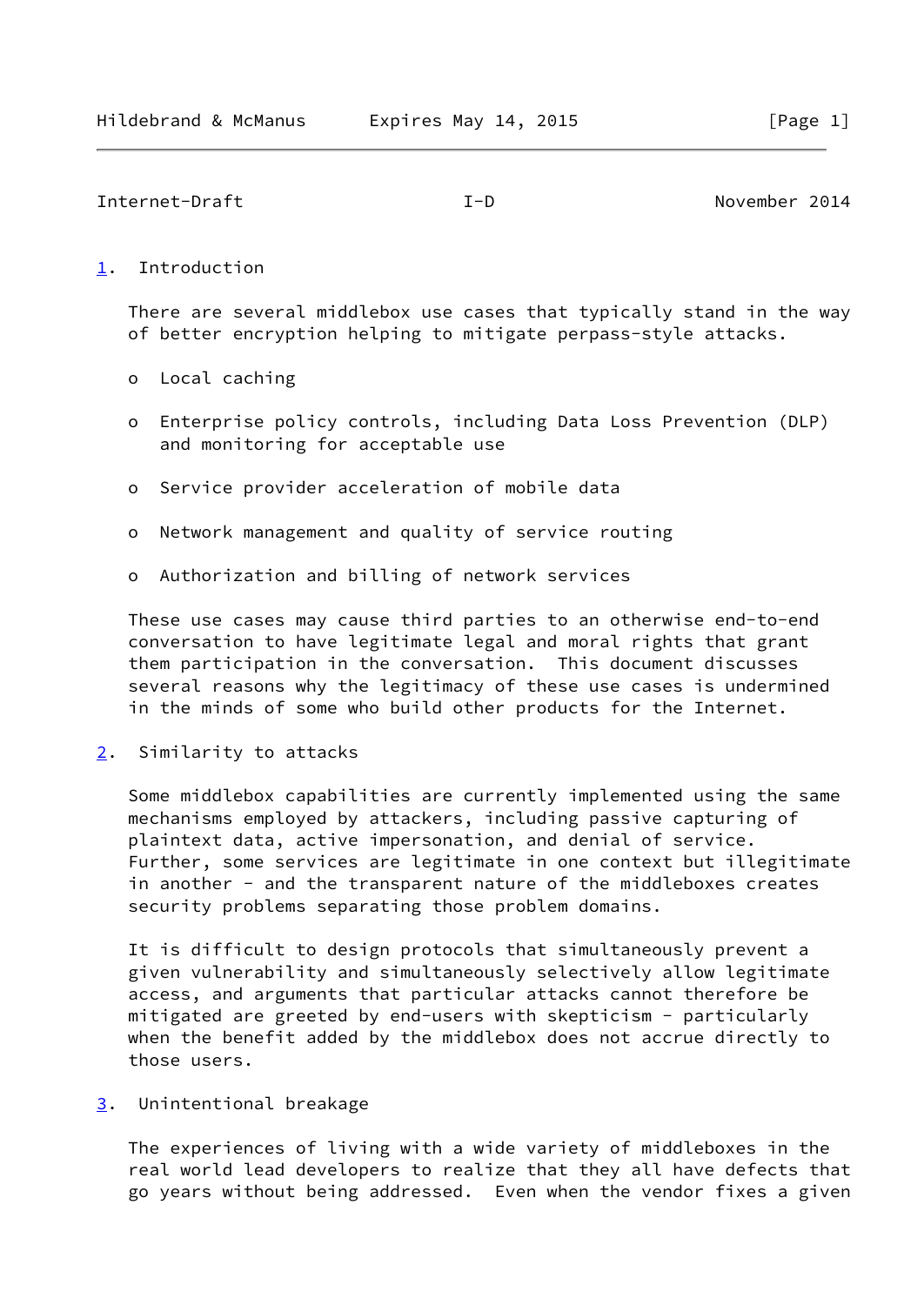bug, software is updated so infrequently at this layer that often the bug must just be worked around.

 Developers that have to add multiple special cases to their products as they discover every new way to incorrectly implement what they

| Hildebrand & McManus | Expires May 14, 2015 | [Page 2] |
|----------------------|----------------------|----------|
|----------------------|----------------------|----------|

Internet-Draft I-D November 2014

 previously thought were simple protocols often overreact by using protocols that are harder to manage, have worse security properties, or perform poorly.

 Even middleboxes that are operating correctly become design constraints that inhibit end to end innovation because of their centralized model. A middlebox that inserts itself into all web traffic on a network but only speaks HTTP/1.1 will not allow the evolution of any device on that network beyond that state.

<span id="page-2-0"></span>[4](#page-2-0). Support cost appropriation

 When a middlebox subtly fails, end users never call the entity that deployed the middlebox, much less the vendor that built that box. Indeed, the nature of a transparent middlebox makes it very difficult to even diagnose the error for a professional. Instead, they file a support request with the services that they are trying to access.

 The team that developed that service typically spends many hours finally tracking down the issue, only to finally find the problem with the middlebox. The original end user never has the authority to fix the middlebox or even opt out of using it. Instead they demand the service owner work around the problem. The service implementor may not have any more control than the end user, so too often the result is that new technologies have to be abandoned because they are not backwards compatible with middlebox infrastructure that neither the end user nor service operator has direct control over. This dynamic holds back Internet evolution.

 When the costs associated with broken behavior are not paid by the developers of that behavior, it is easy for those developers to assume that everyone is happy with their product.

<span id="page-2-1"></span>[5](#page-2-1). Other monetary incentives

Developers of new services will often try to make their network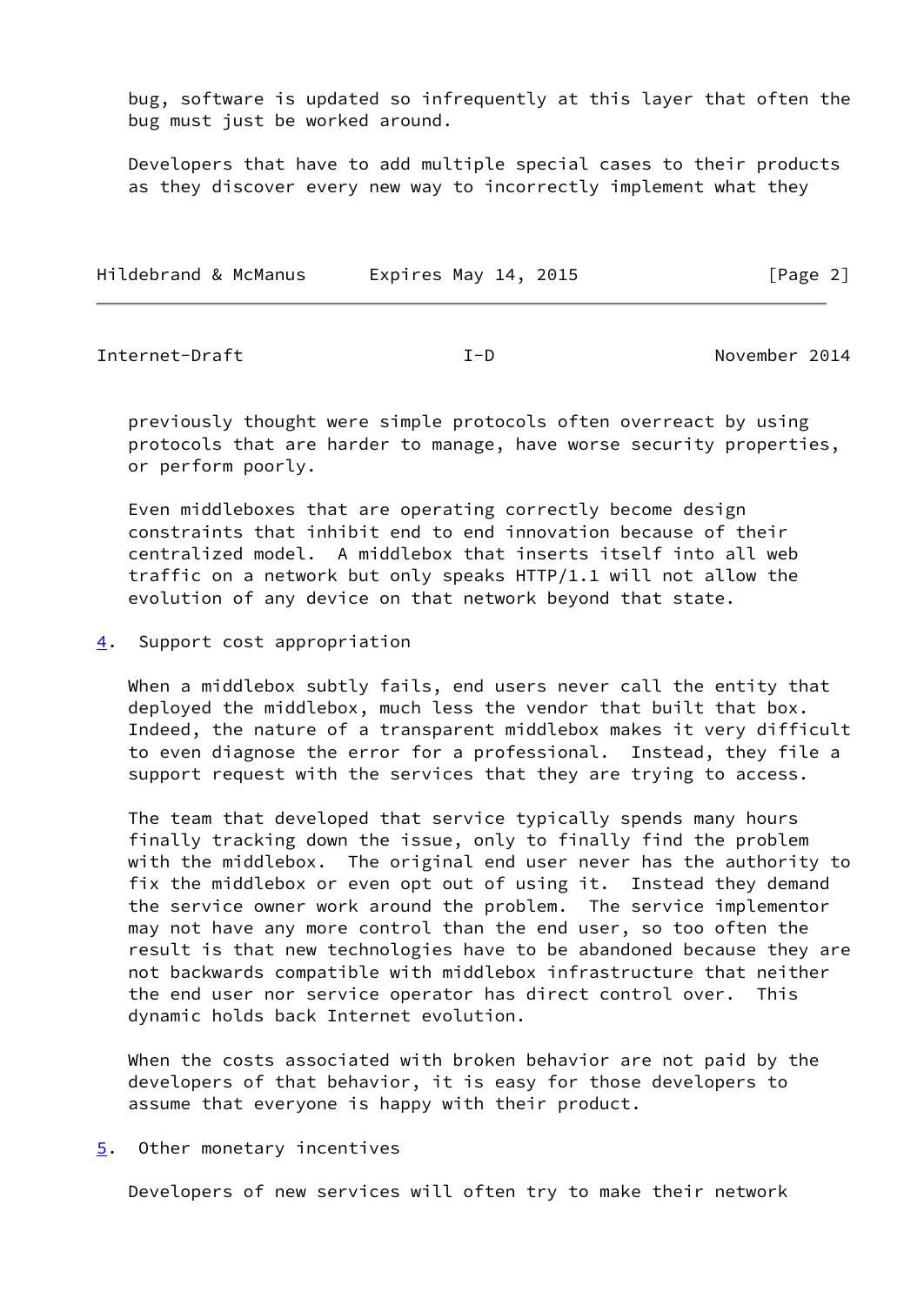traffic as similar as possible to an existing essential service. This approach maximizes the chances that they will be able to develop a user base, however it can stress middleboxes beyond their design constraints causing them to fail in new ways.

When middlebox developers bring about their own downfall by pushing application providers outside of natural design patterns, they do not impress the community with their desire to be trustable elements of the Internet architecture.

<span id="page-3-0"></span>[6](#page-3-0). Conclusions

| Hildebrand & McManus | Expires May 14, 2015 | [Page 3] |
|----------------------|----------------------|----------|
|----------------------|----------------------|----------|

Internet-Draft I-D November 2014

When the moral authority of middleboxes is eroded, arguments by their developers to allow unfettered access to the plaintext of traffic that traverses those boxes may be called into question.

 As an industry, we should look for other mechanisms to provide legitimate third-party value. Explicitly addressed intermediaries offer an alternative to transparent middleboxes. Addressing the harder problems of service discovery and authorization would make these services more effective, robust, and secure than their existing middlebox counterparts.

Authors' Addresses

 Joe Hildebrand Cisco Systems, Inc.

Email: jhildebr@cisco.com

 Patrick McManus Mozilla

Email: pmcmanus@mozilla.com

<span id="page-3-1"></span>[<sup>7</sup>](#page-3-1). References